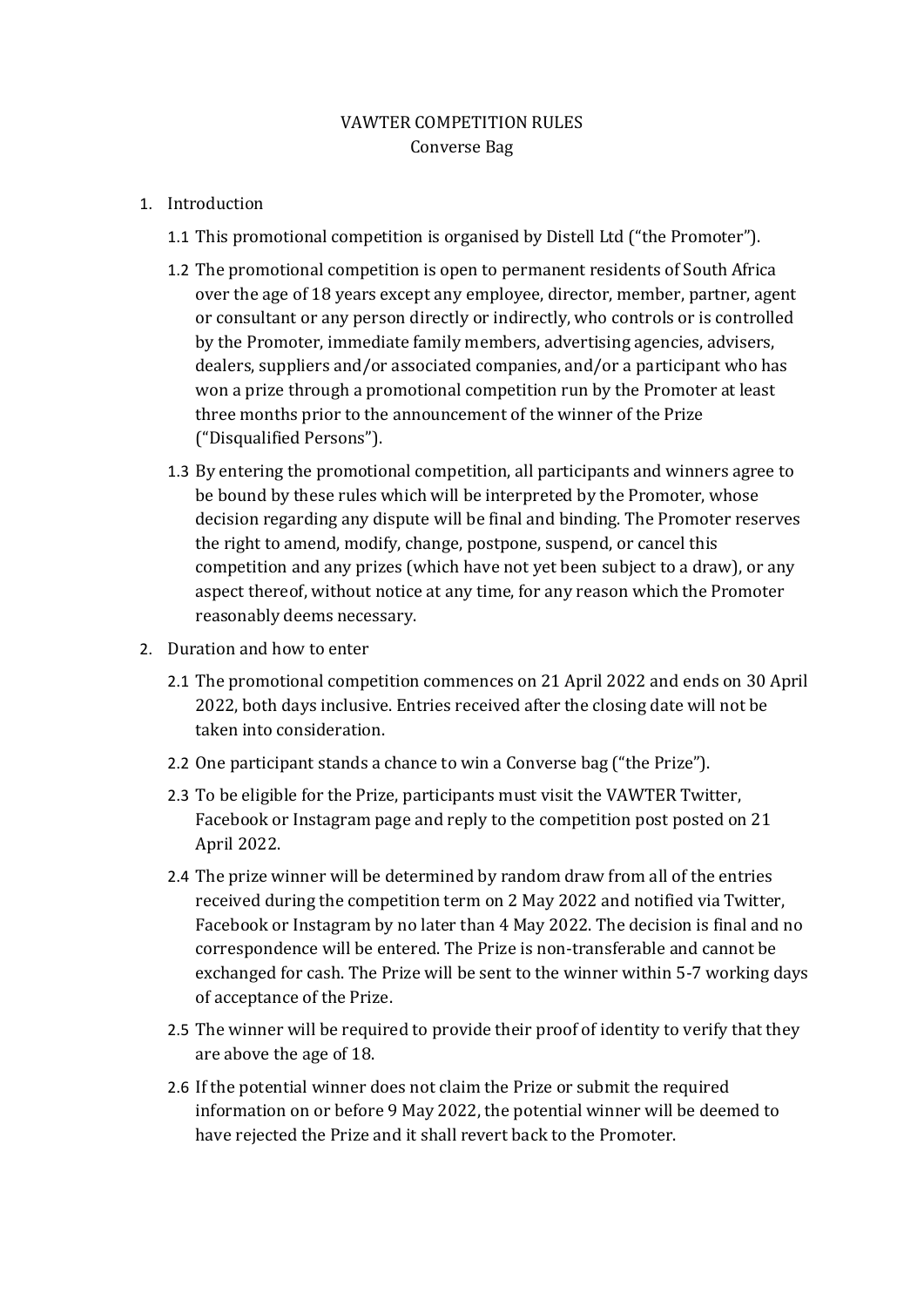- 2.7 No applications from agents, third parties, organised groups or applications automatically generated by computer will be accepted. No incomplete or corrupted entries will be accepted. Entries will only be accepted if they comply with all entry instructions.
- 2.8 Winners grant permission for the Promoters to use their names and photographs in any advertising and promotional material for this competition. Winners may ask that their names be removed or refuse to take part in any publicity. Participants will not receive any payment for taking part in the competition or taking part in any media format related to it.
- 2.9 Responsibility is not accepted for entries lost, damaged, or delayed because of any network, computer hardware or software failure of any kind. Proof of sending will not be accepted as proof of receipt.
- 2.10 All participants and the winners, as the case may be, indemnify the Promoter, its advertising agencies, advisers, nominated agents, suppliers, its affiliates and/or associated companies against any and all claims of any nature whatsoever arising out of and/or from their participation in any way howsoever in this promotional competition (including, as a result of any act or omission, whether as a result of negligence, misrepresentation, misconduct or otherwise on the part of the Promoter) and/or use of the prize.
- 2.11 Under the Consumer Protection Act (CPA), the Promoter must keep records of all the people used to promote the Promotional Competition. The Promoter (or one of our subcontractors or affiliates) will keep this agreement for three years to serve as the record as required by the CPA.
- 3. Social media platforms
	- 3.1 This promotional competition is in no way sponsored, endorsed, or administered by, or associated with WhatsApp, Facebook, Instagram or any other social media platform or any other social media platform that may be used to promote the competition. Participants acknowledge that they are providing information to the Promoter and its agents only and not to WhatsApp, Facebook, Instagram, or any other social media platform.
	- 3.2 All participants in this promotional competition release WhatsApp, Facebook, Instagram, and all other social media platforms of all liabilities for and claims arising out of or in connection, including any damage you may suffer with this competition and these terms and conditions.
	- 3.3 A copy of the competition rules is available at <https://www.facebook.com/vawterseltzer/>
- 4. Dispute resolution
	- 4.1 The Promoters' decision is final, and binding and no correspondence will be entered into if any dispute arises in relation to the interpretation of the competition rules, However, any party may use other dispute resolution channels provided for by the CPA or other law.